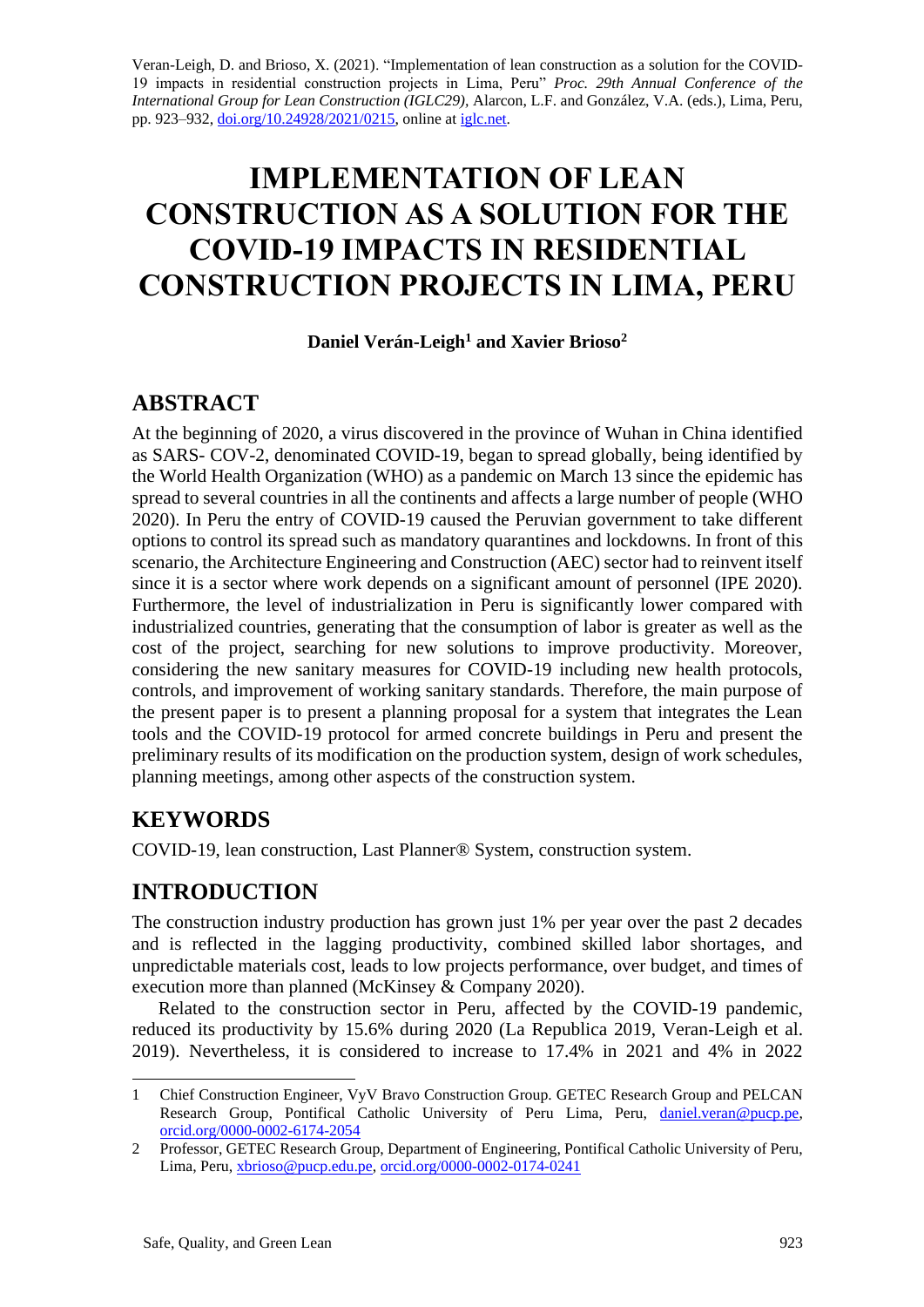according to the Central Reserve Bank of Peru (El Peruano 2020). In response to the high expectations of recovery in the construction sector in the next years, the use of different construction methods and philosophies such as Lean Construction (LC), have been implemented to enhance construction systems, with the main goal of improving competitiveness and performance (Alarcon 1997, Ghio 2001, Cho and Ballard 2011).

Furthermore, the pandemic has highlighted the importance of the physical proximity and level of human interactions across occupations, including the construction sector. Considering this one as an on-site field job, the use of remote work does not work efficiently and is unproductive for the sector, considering the face-to-face construction works and constant communication within the project for each of the specialties involved (McKinsey & Company 2021). Is in this scenario where the implementation of new construction systems, technology and procedures using the new sanitary protocols for the control of the workforce become a must in every construction project that requires a significant amount of manpower to carry out day-to-day jobs (Fischer et al. 2017, McKinsey & Company 2020).

According to the Peruvian scenario, the story starts at the end of May 2020 when the Peruvian state established the beginning of the fourth phase of reactivation with the opening of economic activities related to construction, transport, mining, among others (MINSA 2020). This restart of construction activities was first linked to the preparation of a COVID-19 protocol by each construction company, then once the projects restarted, problems such as COVID-19 tests, contagion control, the amount of available trained workforce, among others problems, became recurrent (MVCS 2020). To control them and improve the procedures, the implementation of the Lean Construction Philosophy (LCP), became a possible solution to continue the processes and be able to move the project forward. Therefore, the main purpose of the present work is to present a planning proposal for a system that integrates the Lean tools and the COVID-19 protocol for armed concrete buildings in Peru and present the preliminary results of its application in a building project.

## **COVID-19 PROTOCOLS IN THE CONSTRUCTION SECTOR**

The construction sector globally had to implement new security and COVID-19 control protocols. The similarity that occurs in first world countries such as the United States of America (USA) as well as in Latin American countries such as Peru, Chile, and Colombia, was the implementation of security protocols, entry of personnel, control of exposure risk levels, standard operating procedures, reduction of staff, implementation of teleworking and teleconferences to reduce as much as possible the approachement between workers, among other variables (BID 2020, United States Department of Labor 2020).

The cessation of works at the national level from the beginning of the pandemic until thereactivation of phase 4 in June 2020. Starts with the presentation of the COVID-19 Resumption plan to the Peruvian Ministry of Health (MINSA), where the following information was presented: a descriptive report of the project, current state of the work stations, modifications in the health protocols to comply with the new COVID-19 Protocol, work fronts (sectorizations), amount of personnel by work areas, disinfection and collective biosafety protection, the staff distribution and comorbidity screening. This information was presented and aligned with the ministerial Resolution 448-2020 in June 2020 (MINSA 2020) and the newest document presented in February 2021 (MINSA 2021).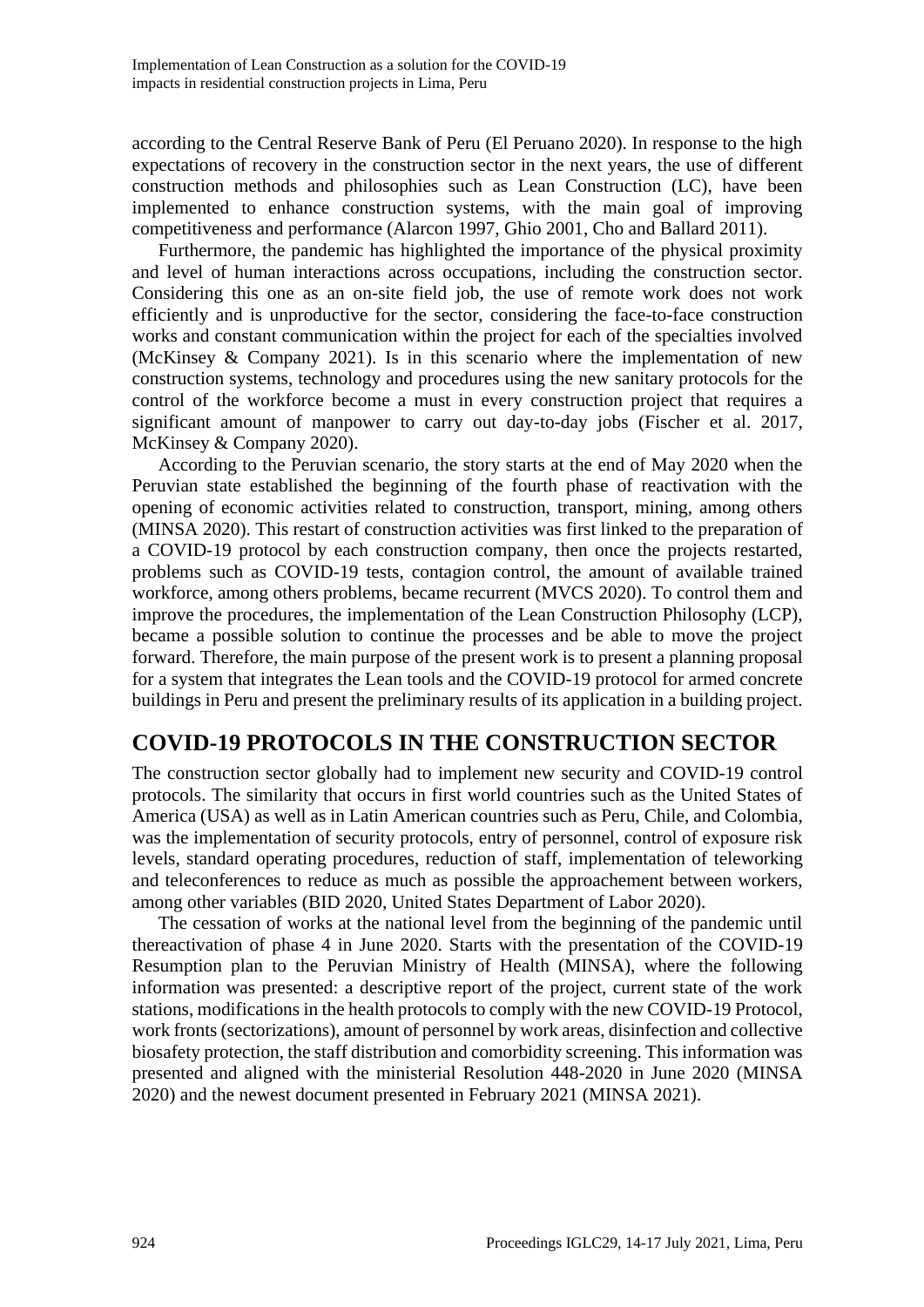#### **LEAN CONSTRUCTION, LAST PLANNER® SYSTEM AND SAFETY MANAGEMENT**

LC is a way to design a production system to minimize waste of materials, time and effort to generate the maximum possible amount of value. Additionally, the lean tools have the next benefits: organize the project system, work areas, productivity, reduce waste, increase added value, improve occupational health, among other benefits. (Howell et al. 2017). LC contains five main principles used to gain maximum benefit from the system: specify a value for the customer, identify value stream, make value flow without interruptions, let the customer pull value from the producer and pursue perfection (Bertelsen & Koskela 2004). Furthermore, safety management is considered as one of the chronic problems in construction and LC can contribute to this area by the standardization and systematized production that leads to better safety in the project by having less material in the work area, have the workplace orderly and clean, less confusion in a systematized workflow and fewer disturbances (Koskela 1992). There are several tools and techniques used in LC, such as Last Planner® System (LPS), first-run studies, 5S, fail-safe for quality and Safety and Takt time planning (Koskela et al. 2002, Porwal et al. 2010).

On the one hand, LPS, considered as a collaborative, commitment-based planning system that integrates should-can-will-did planning (Seed 2020). Moreover, the LPS includes the planning cycle divided in four different levels; the master schedule, the phase schedule, look ahead planning (LAP) and the weekly work plan (WWP). The LPS is focused on the reduction of uncertainty and variability in a project workflow, including the management tools of Plan Percent Complete (PPC) to measure the system performance defined according to Ballard et al. (2007a) as "the number of completions divided by the number of assignments for a given week" and the Cause of Non-Compliance (CNC) that can be obtained by performing a root cause analysis to identify the source of action or event chain to learn how repeated failures can be prevented (Ballard 2000, Orihuela 2011, Kassab 2020). Furthermore, contracts with subcontractors and stakeholders are key drivers for participation and attendance in Pull Planning (PP) sessions (Murguia et al. 2016).

On the other hand, the lean safety management system is based on creating an environment in a workplace where there is employee motivation and reliable management. All the different levels of an organization need to put forth their best efforts on a day-today basis and work together toward achieving improved performance and reducing waste. 5S (Sort, set in order, Sweep, Standardize, Sustain) is one of the most effective tools of LC because it is the basis for an effective Lean Implementation (Anvari et al. 2011). Moreover, 5S is a method for the cleanup and organization of the workplace and it has been developed in Japanese just-in-time manufacturing and has been used in the implementation of the construction sector. Furthermore, the 5S process is a structured program to systematically achieve total organization, neatness, cleanliness, standardization and discipline in the workplace (Lein et al. 2014).

In addition, the LPS recommends: (1) producing collaborative planning including the participation of support areas, like safety and health, (2) identifying and enforcing the adequate anticipation of the constraints, among others (Brioso 2011). Additionally, a case study shows that several tools from LC are related to some of the more common practices implemented even now in the Safety Management System (Antillon et al. 2011).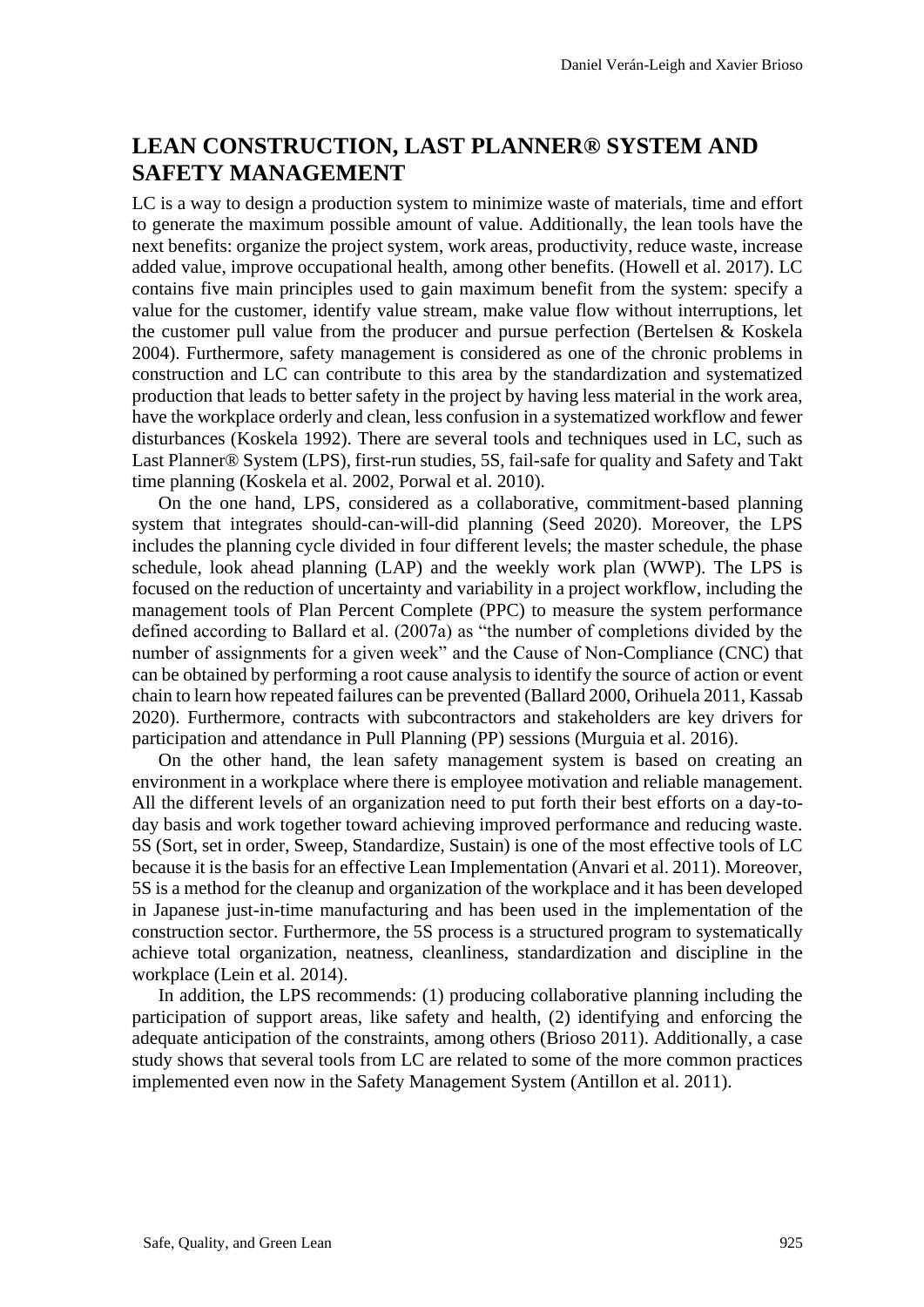#### **RESEARCH METHOD**

Based on the information presented before, the following method of integration on site of the use of lean tools was proposed in conjunction with the new preventive measures of the COVID-19 protocol in Peru. The case of analysis of the impact of the COVID-19 in the construction work will be a project of 18 floors, 4 basements, and common areas of residential housing in Lima, Peru.

Firstly, the COVID-19 implementation plan at work is divided in 5 parts: the modification of changing rooms according to the new distancing and physical separation protocols, relocation of the dining room and common areas, installation of disinfection points at the entrance of the project and in common areas near the changing rooms, expansion of bathrooms and general disinfection of work biweekly (see Figure 1).

The implementation of LC, in the security and production areas, was modified due to the implementation of the COVID-19 protocols. Initially, the use of 5S for the COVID-19 context was presented as a solution for the reorganization of the common areas of the workers. On the other hand, the production system for the design of the flows, the Takt Time Planning (TTP) also known in Peru as a train of activities, like other location-based planning methods, schedules the use of construction workspace along with the time (Pons & Perez 2019, Singh et al. 2020) was used in the project in the Pre pandemic context and now is modified by the COVID-19 protocols. New restrictions were presented compared to before COVID-19 including: reduction of the sectorization due to the fulfillment of the number of personnel for the type of construction, problems related to the supply of materials by suppliers affected by problems of importing materials, and the increase in the time of the entry of personnel in a staggered and controlled manner due to the protocols of the COVID-19 surveillance plan.

To control the advancement of personnel, before the pandemic there was a sectorization by workgroups for different work items: steel installation, formwork work and concrete pouring. These crews have throughput and a daily work lot. The project had been using the Last Planner® System before the start of the pandemic including the analysis of the cause of non-compliance and analysis of restrictions. Because of the COVID-19 pandemic, the maximum number of people per  $m<sup>2</sup>$  that could be in the sectors was calculated and the areas of each sector were reduced by 20% to reduce the number of personnel per work zone. With the new health protocols, productivity was modified and there were different restrictions and causes of non-compliance.

#### **ANALYSIS OF RESULTS**

After the implementation, the on-site work was restarted. These had modifications such as the entry of medical personnel into the project due to the new regulations and the number of personnel, taking rapid COVID-19 tests for the detection of IGG and IgM antibodies or serological tests, COVID-19 training talks (see Figure 1), and restarting work on pouring concrete in the tower. This restart came hand in hand with problems such as sources of contagion, public transport strikes, cessation of metropolitan transportation services, among other factors (El Comercio 2020).

The MINSA approved the use of rapid tests and that workers were only allowed to enter to work if they had tested with negative IGG and IGM results. The problem with this criterion was that it limited enough personal entry to work since there were records of up to 33% of positives in personnel who went on to do a COVID-19 test since most of them having IGG (who presented antibodies) could not enter until coming out on the negative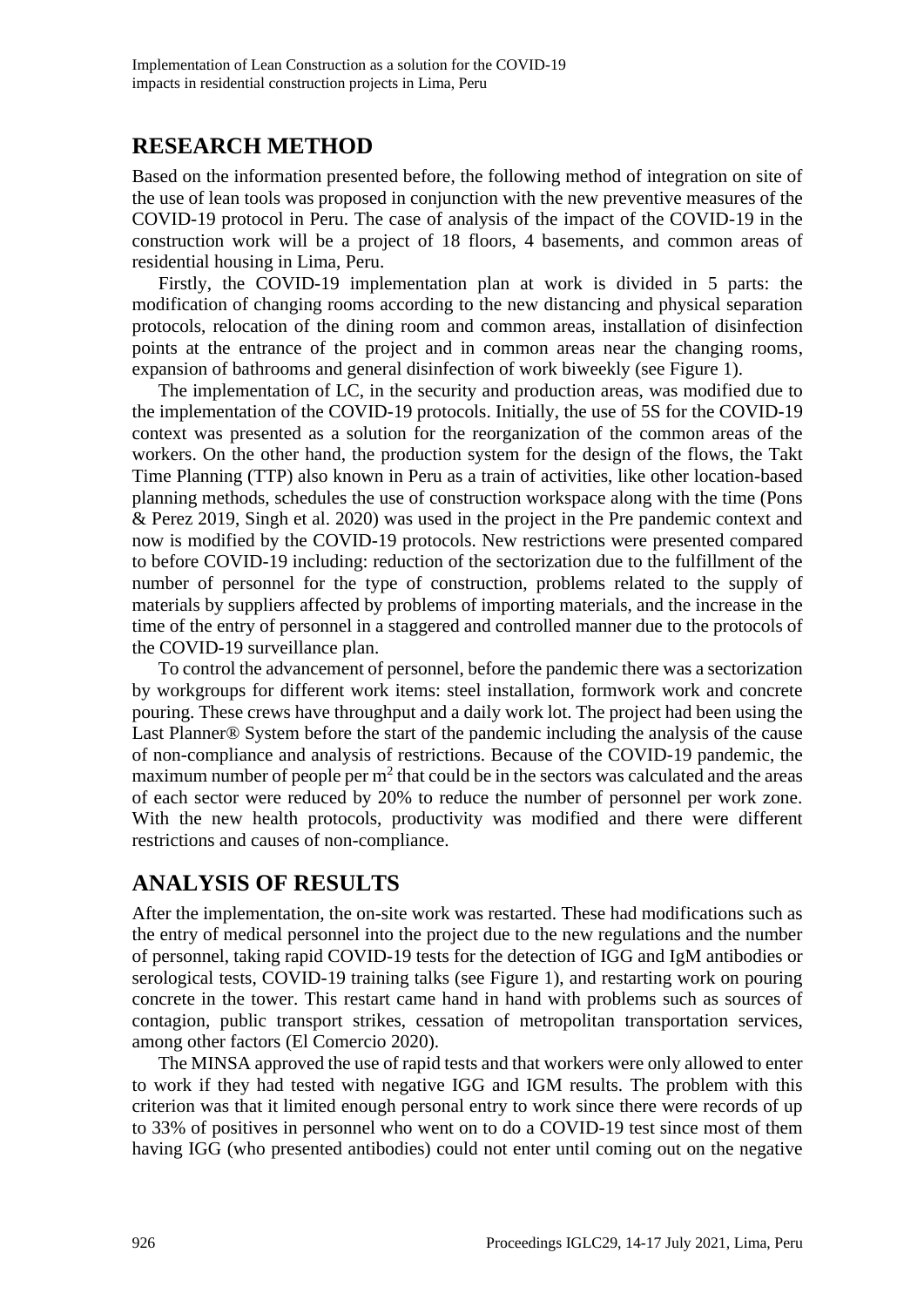test. Likewise, comorbidity medical examinations were carried out, affecting the number of personnel on-site because those with comorbidities such as hypertension, obesity, diabetes, or those over 60 years of age could not work on the projects, making it difficult to find skilled labor.

The modifications related to the safety in the construction security system apart from the COVID-19 implementation presented the following differences compared to the previous security system including: reduction of capacity in the dining and changing rooms, the use of personal chemical barriers (Alcohol) and more disinfection points. Related to sustainability and safety, minimize the use of disposable bottles and disposable containers to control the entry of personal meals. The prohibition of not leaving organic residues onsite, the order in the use of cleaning areas based on cleaning shifts, and tool washing points.

The solutions that were implemented on-site to be able to maintain production were several, these include the installation of a temporary ladder in the rear area to reduce the flow of personnel, avoiding having a single transit point. In this way, the probability of contagion was significantly reduced, considering that the work was in the hull stage with the beginning of finishes (masonry) and there were more than 100 people on site (see Figure 1).



Figure 1: Location of the second access ladder to reduce the flow of work personnel, Disinfection common areas and COVID-19 diary training

Moreover, related to the tower production, according to the TTP method, LPS and COVID-19 protocol the sectors were reduced from 4 to 5. To control the performance of labor as can be seen in Figure 2, sectorization reduced the advance by 20% in productivity, but the performance of the personnel and the control of the COVID-19 advance could be maintained, complying with the minimum distance of the personnel.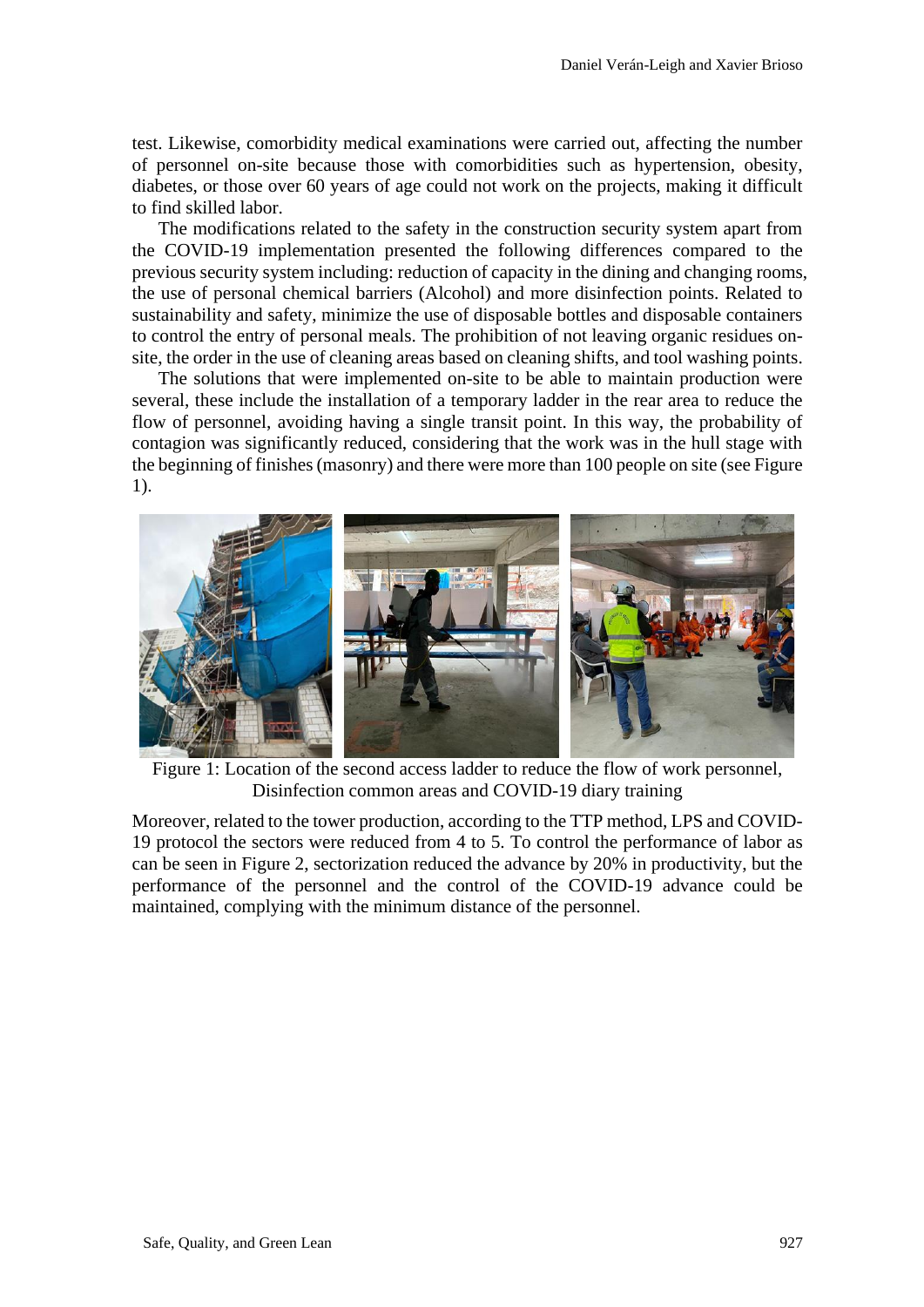Implementation of Lean Construction as a solution for the COVID-19 impacts in residential construction projects in Lima, Peru



Figure 2: Initial and final sectorization of the project in the helmet stage, with 4 and 5 sectors according to the COVID-19 scenario

On-site control of progress and personnel was done by the use of LC tools such as LAP, PP, Gemba walk, among others. In figure 3 is presented the use of LPS. Furthermore, we have seen that the implementation of LPS before and after the pandemic obtain positive results in the organization, planification and control of the project. Integrating the COVID protocols were detected new restrictions in the execution of the projects as a sanitary safety control, sectorization, efficient workspace distribution and useful work area. In addition, the planning and control tools included COVID-19 measures. For example, the meetings were held with all COVID-19 control protocols, virtual meetings with contractors were implemented to have the only and necessary direct contacts. Daily health awareness talks were held to staff and the entry of staff and contractor companies was stricter according to the new COVID-19 guidelines.



Figure 3: Implementation of Look ahead planning in the week-control and the planification of 4 weeks ahead.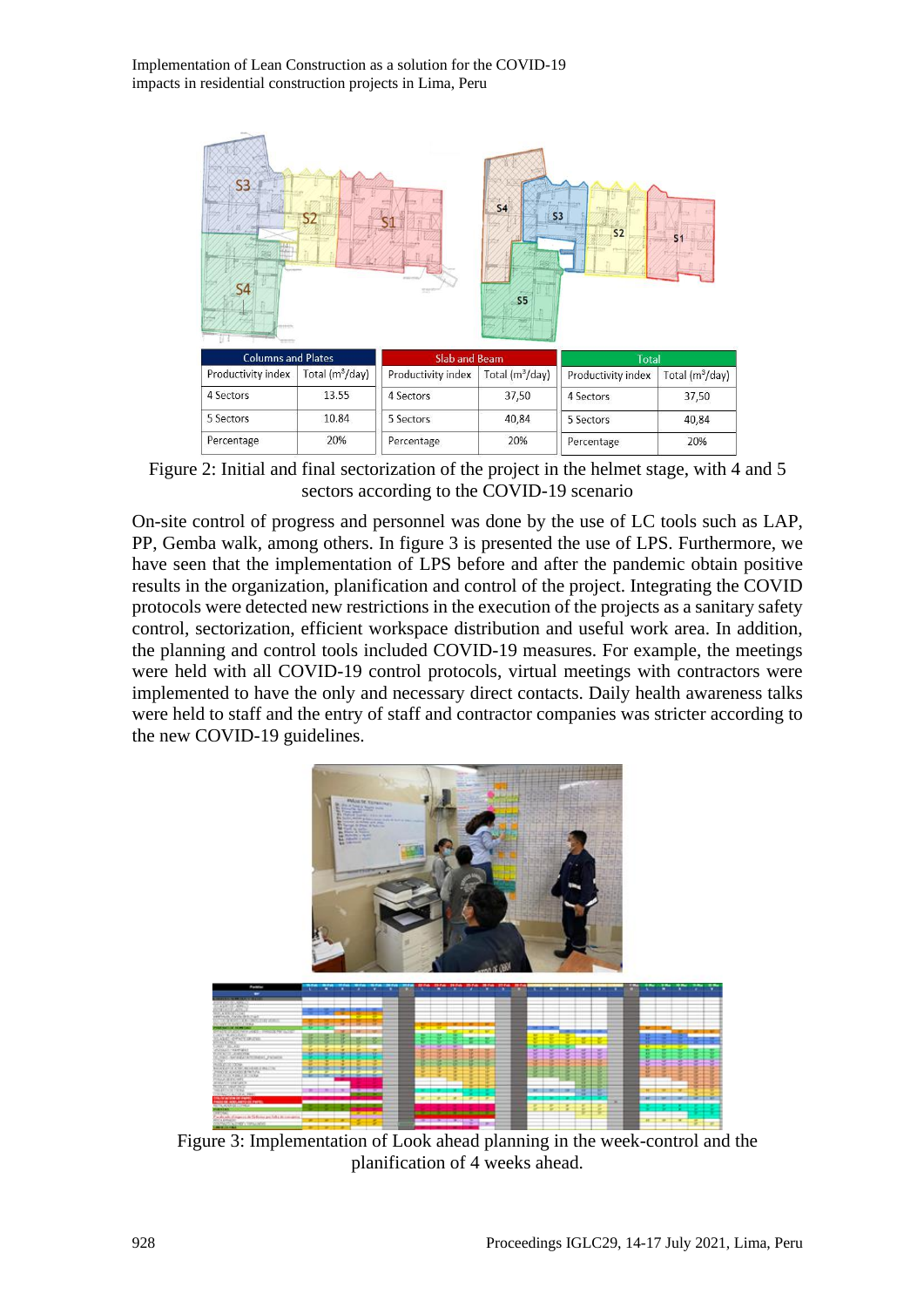The PP activity, phase planning, was carried out differently from that implemented in previous stages such as hull and excavation. Each person had their materials (post-its, markers, mandatory disinfection alcohol, among others). It was accomplished by working in open and ventilated offices with compliance with the use of the COVID-19 Personal Protect Equipment (PPES). In this way it was possible to have the work planning, taking into account the experience of the foremen, the team coordination and identifying the material and personnel constraints for each item. Figure 5 is presented ahead. Furthermore, the use of Gemba Walk, a technique used to observe and understand how work is being performed (Dalton 2019), was applied with the entire engineering staff, the superintendence area and the project manager of the real estate agency. To make a team tour, among all the interested parties, to be able to review the work area at the time of the work, resolve doubts about details, progress, be informed of all of the flow of activities and incidents of the work, among other benefits that together in the field could be appreciated.



Figure 5: Pull Planning on-site with the project team

To date, the civil construction stage of the project has ended and the finishing stage of the project has been completed. The following analysis is presented using the LCP of CNC and PPC of the studied project. In the analysis presented in Figures 6 and 7, the following can be seen. The PPC during the pandemic was lower compared to the pre-pandemic PPC (4-5%). In addition, the CNC was greater in the Post-Pandemic stage compared to the previous one due to the insert of the external causes related to the COVID-19. For the Control of the PPC and the CNC was used the software POWER BI of Microsoft (Aspin 2016). Moreover, in the analysis of the results of the implementation of the COVID-19 protocols, stakeholders concluded that the implementation of lean tools such as PP and WWP served to comply with the COVID-19 protocols. Given that in these meetings served for planning and coordinate the work, solutions, provisions and regulations of all the personnel, so that everyone agrees, maintains the same rules and thus complies with the protocols correctly.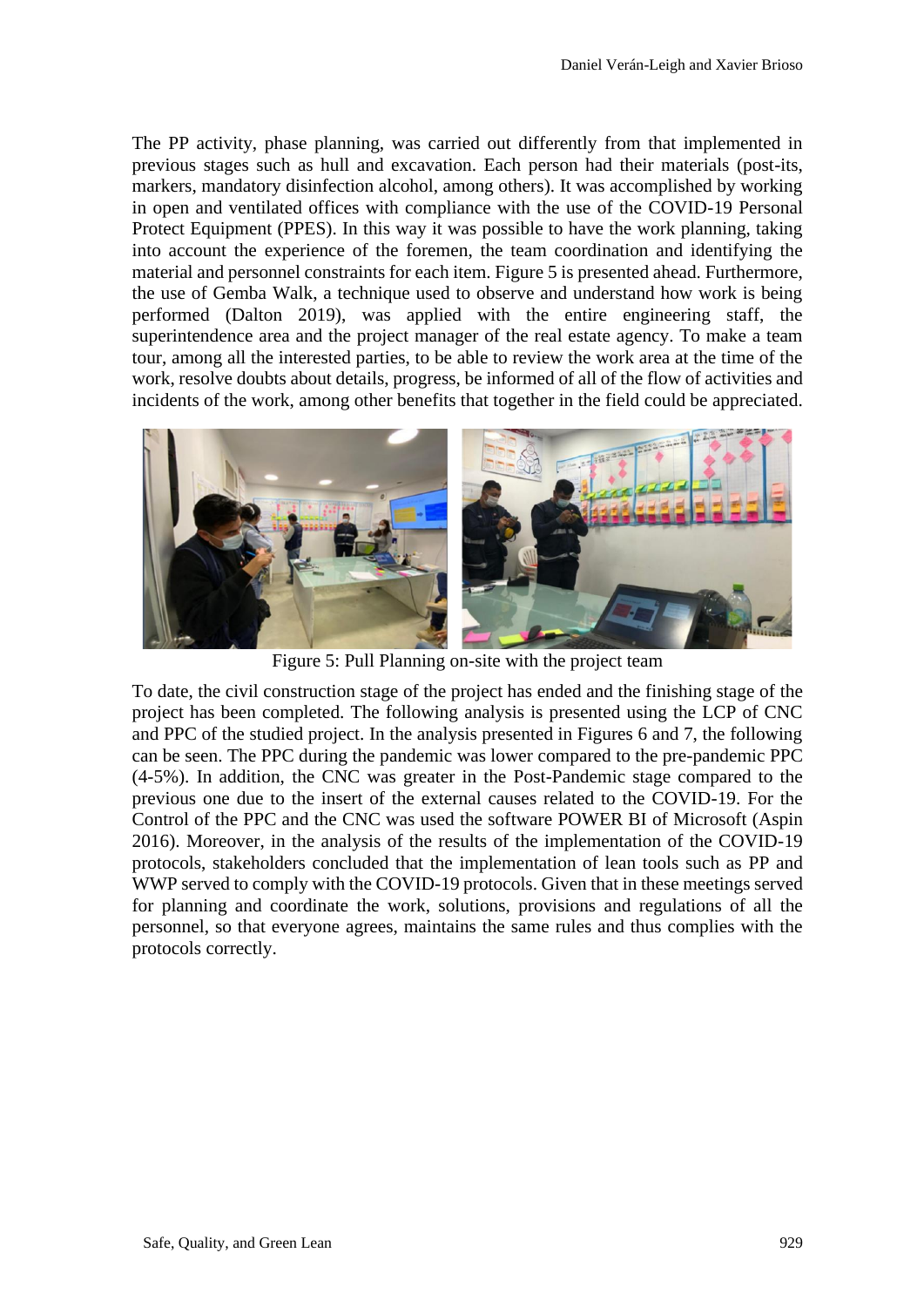PPC PRE-PANDEMIC **WEEKLY PPC VS AVERAGE PPC** ● WEEKLY PPC ● AVERAGE PPC 8500% 100 % 108.00 91.74 % 92.22.96 100 %  $909$ PPC POST- PANDEMIC 80% 78.46 % 85.00 % 76.47% 74.80 % 75.31 87.67 % 70% 100 % 20 40 50 60 Figure 6: Plan Percent Complete in the residential studied project. **TOTAL PPC BY WORK ITEM**  $\bullet$ sc SUP/CLI **SC**  $\bullet$  ADM 65 (8.76%) 362 (48.79%)  $QA/\dots$  11  $(1.4)$  $\bullet$  FO **SCHE**  $\bullet$  EXT  $96(12.9)$  $\bullet$ LOG  $\bullet$  SCHE **LOG**  $OAYQC$ 34 (4.58%) **EXT**  $\bullet$  SUP/CLI 93 (12.53%)  $\bullet$  FXFC ADM 31  $(4.18\%)$ 

Figure 7: Cause of non-compliance in the residential studied project

However, it is important to mention that the stages in which COVID-19 appeared are different. On the one hand, the Pre COVID-19 scenario was in the structural period, where the participation of interested parties is lower compared to the architectural stage where the number of people, companies, and restraints is greater, which was directly linked to the CNC. Likewise, it is important to emphasize that to date, almost 12.53% of CNC were generated by external causes (COVID-19) due to: number of infected, personnel with medical rest, difficulty in finding trained personnel, delay in the dispatch of materials from abroad (mainly from China), among other factors. In addition, it is important to consider that the use of PPC and the CNC helped us to be able to identify problems in advance, to be able to solve them and identify the restraints raised and avoid stopping the workflow. Besides, the use of the LCP served to maintain communication between staff to be able to map the infected staff, restraints, and emergency work plans.

## **CONCLUSIONS**

We can conclude that the impact of COVID-19 in the construction sector was significant during 2020 and at the beginning of 2021, largely modifying security controls, work priorities, construction processes, and control methodologies. On the one hand, it eliminated several companies that did not comply with the appropriate security standards, secure protocols, are informal, among others. Nevertheless, on the other hand, it is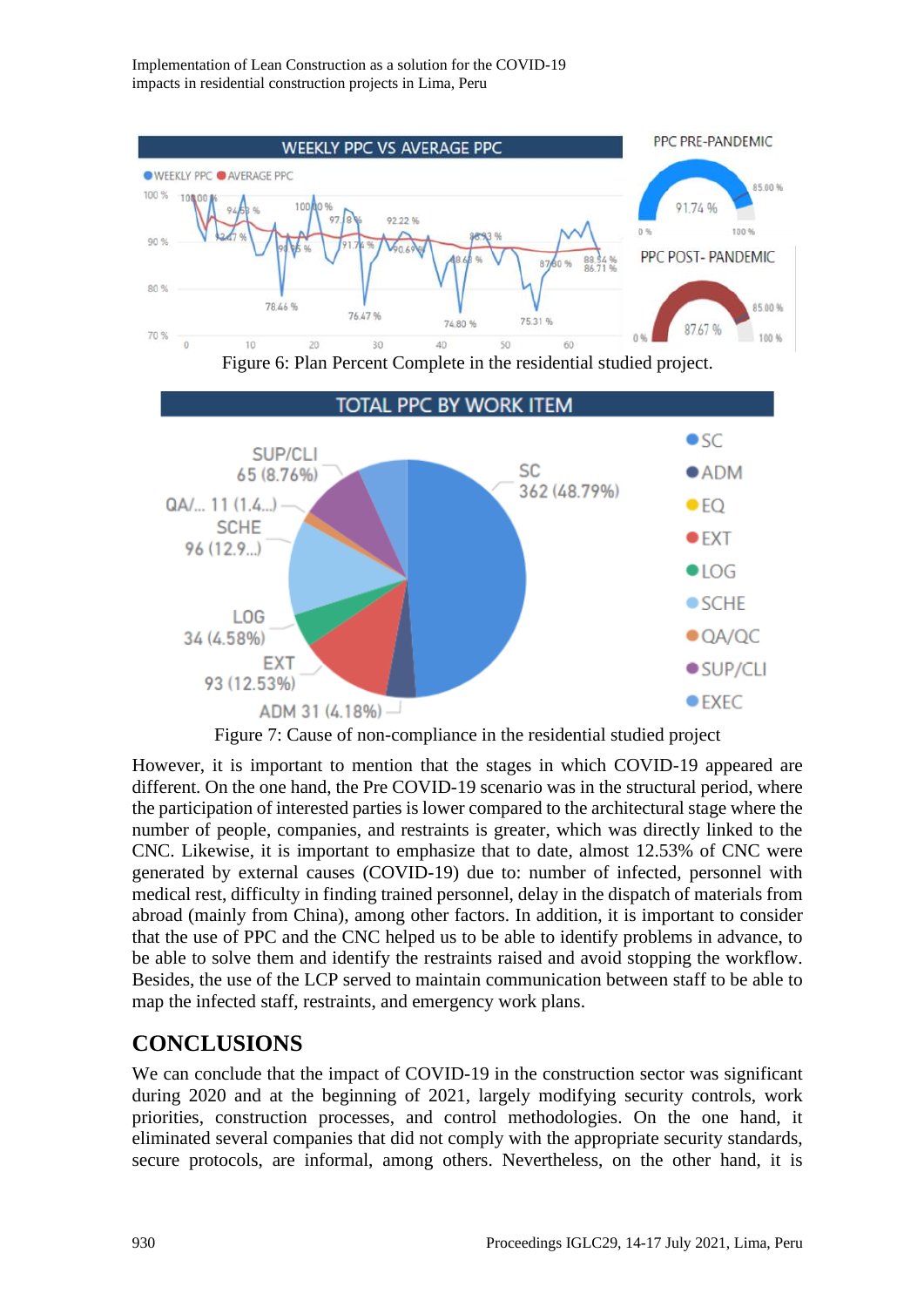important to consider that, COVID-19 was an accelerator of the sector in the face of productivity and the implementation of technologies in the sector, driven by social distancing and the need to find new processes. Also, the implementation of new philosophies such as LC for the control, planning, and execution of work turned out to be a successful option to be able to maintain productivity in the residential studied project, complying to date with the deadline, cost, safety, and quality required in the project.

#### **REFERENCES**

Alarcón, L. (1997). "Lean construction". CRC Press.

- Antillon, E. I., Alarcon, L. F., Hallowell, M. R. & Molenaar, K. R. 2011, "A Research Synthesis on the Interface Between Lean Construction and Safety Management" In: Rooke, J. & Dave, B., 19th Annual Conference of the International Group for Lean Construction. Lima, Peru, 13-15 Jul 2011.
- Anvari, A., Zulkifli, N., Yusuff, R. M. (2011). Evaluation of approaches to safety in lean manufacturing and safety management systems and clarification of the relationship between them. World Applied Sciences Journal, 15(1), 19-26.
- Aspin, A. (2016). Pro Power BI Desktop. Apress.
- Banco Interamericano de Desarrollo (BID). (2020). El impacto de la crisis del coronavirus en el sector de la construcción pública.
- Bertelsen, S., & Koskela, L. (2004, August). Construction beyond lean: a new understanding of construction management. In Proceedings of the 12 th annual conference in the International Group for Lean Construction.
- Brioso, X. (2011), 'Applying Lean Construction to Loss Control ' In: Rooke, J. & Dave, B., 19th Annual Conference of the International Group for Lean Construction. Lima, Peru, 13-15 Jul 2011.
- Cho, S., & Ballard, G. (2011). Last Planner and Integrated Project Delivery. Lean Construction Journal.
- Dalton, J. (2019). Gemba walks. In Great Big Agile (pp. 173-174). Apress, Berkeley, CA. Diario La República. (2019). La productividad de la construcción es solo del 20%.
- El Peruano (2020). Sector construcción se recupera y prevén un avance significativo el 2021. Revista: El Peruano, Lima, Perú.
- El Comercio (2020). Paro de transportistas: el minuto a minuto de la suspensión del transporte público que afecta a Lima y el Callao. Revista: El Comercio, Lima, Perú.
- Fischer, M., Ashcraft, H. W., Reed, D., & Khanzode, A. (2017). Integrating project delivery. John Wiley & Sons.
- Ghio Castillo, Virgilio. "Productividad en obras de construcción; Diagnóstico, crítica y propuesta". Lima: Fondo editorial PUCP. 2001.
- Instituto Peruano de Economía (IPE). (2020). Señales de un sector en construcción.
- Glenn Ballard. "The last planner system of production control". [Tesis doctoral]. Birmingham: Universidad de Birmingham, Facultad de Ingeniería. 2000.
- Howell, G., Ballard, G., & Demirkesen, S. (2017, July). Why lean projects are safer. In Proceedings of the 25th Annual Conference of the International Group for Lean Construction, Heraklion, Greece (pp. 4-12).
- Kassab, O. A., Young, B. K., & Lædre, O. (2020). Implementation of Last Planner® System in an infrastructure project.
- Koskela, L., Howell, G., Ballard, G., & Tommelein, I. (2002). The foundations of lean construction. Design and construction: Building in value, 291, 211-226.